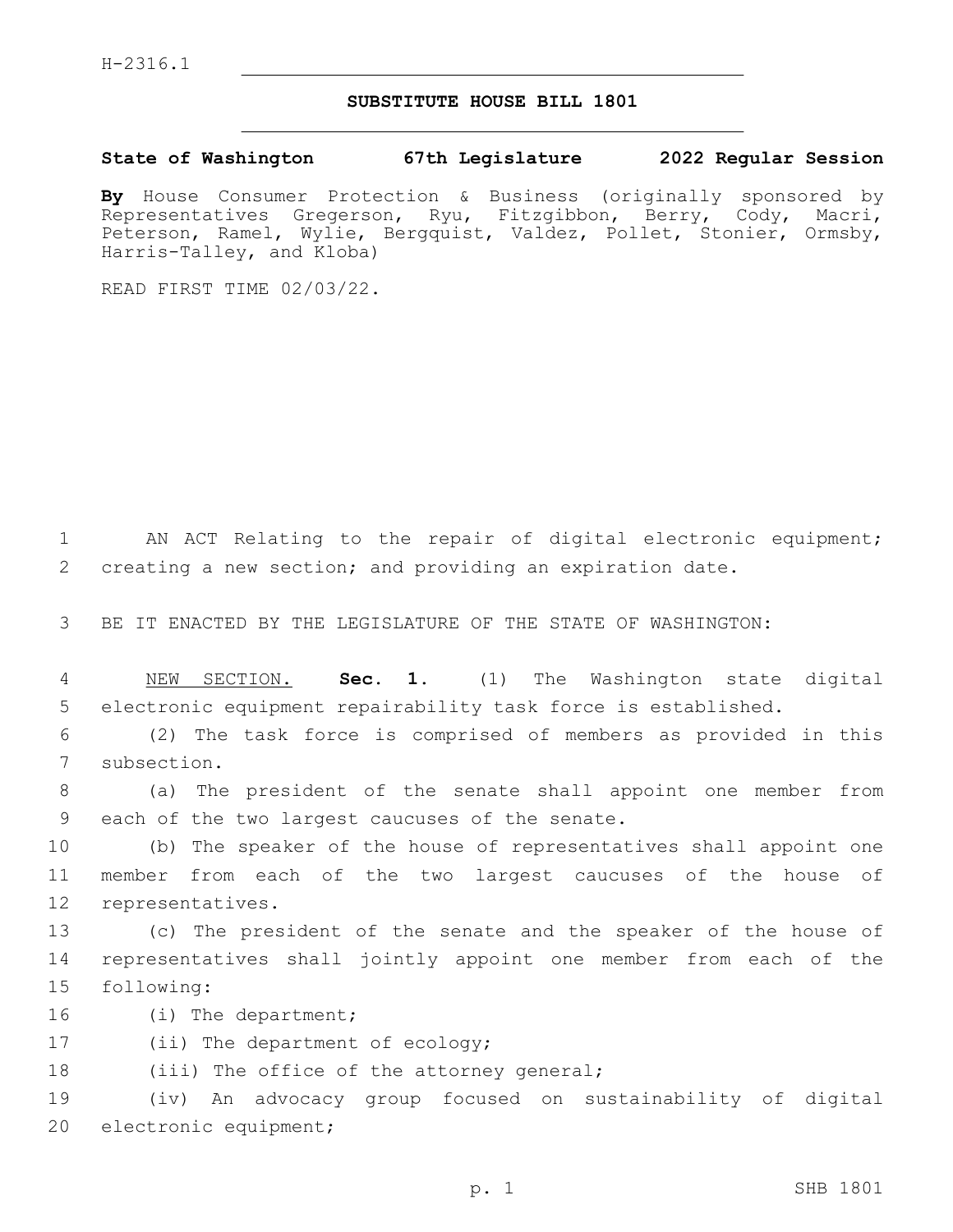(v) An organization representing the interests of local 2 technology companies;

 (vi) A distributor or marketplace platform for digital electronic 4 equipment; and

5 (vii) An original equipment manufacturer.

 (3)(a) By August 1, 2022, the department shall select and contract with a third-party entity to administer and provide staff support and facilitation services to the task force.

 (b) The department shall select the entity based on the following 10 criteria:

(i) Impartiality regarding policy outcomes;11

 (ii) Qualifications and relevant experience in the subject of 13 digital electronic equipment repairability; and

 (iii) Ability to provide data analysis, research, drafting, and other services to the task force for the purposes provided in 16 subsections  $(7)$  and  $(8)$  of this section.

 (c) The entity may, when deemed necessary by the task force, subcontract with one or more appropriate consultants to provide additional data analysis, research, drafting, and other services to the task force for the purposes provided in subsections (7) and (8) 21 of this section.

 (4) The entity identified in subsection (3) of this section shall convene the initial meeting of the task force no later than October 24 1, 2022.

 (5) The membership of the task force shall elect a chair from among its legislative members at the initial meeting of the task force. The election of the chair must be by a majority vote of the task force members who are present at the meeting.

 (6) A public comment period must be provided at every meeting of 30 the task force.

 (7)(a) The task force shall research, analyze, and prepare reports on the status and development of local, national, and global repairability standards for digital electronic equipment, and make recommendations regarding the creation, implementation, management, and enforcement of repairability standards for digital electronic 36 equipment in Washington state.

 (b) Recommendations made by the task force shall include, but are not limited to, recommendations related to the following:

 (i) The use of specific criteria to objectively measure the 40 repairability of a product;